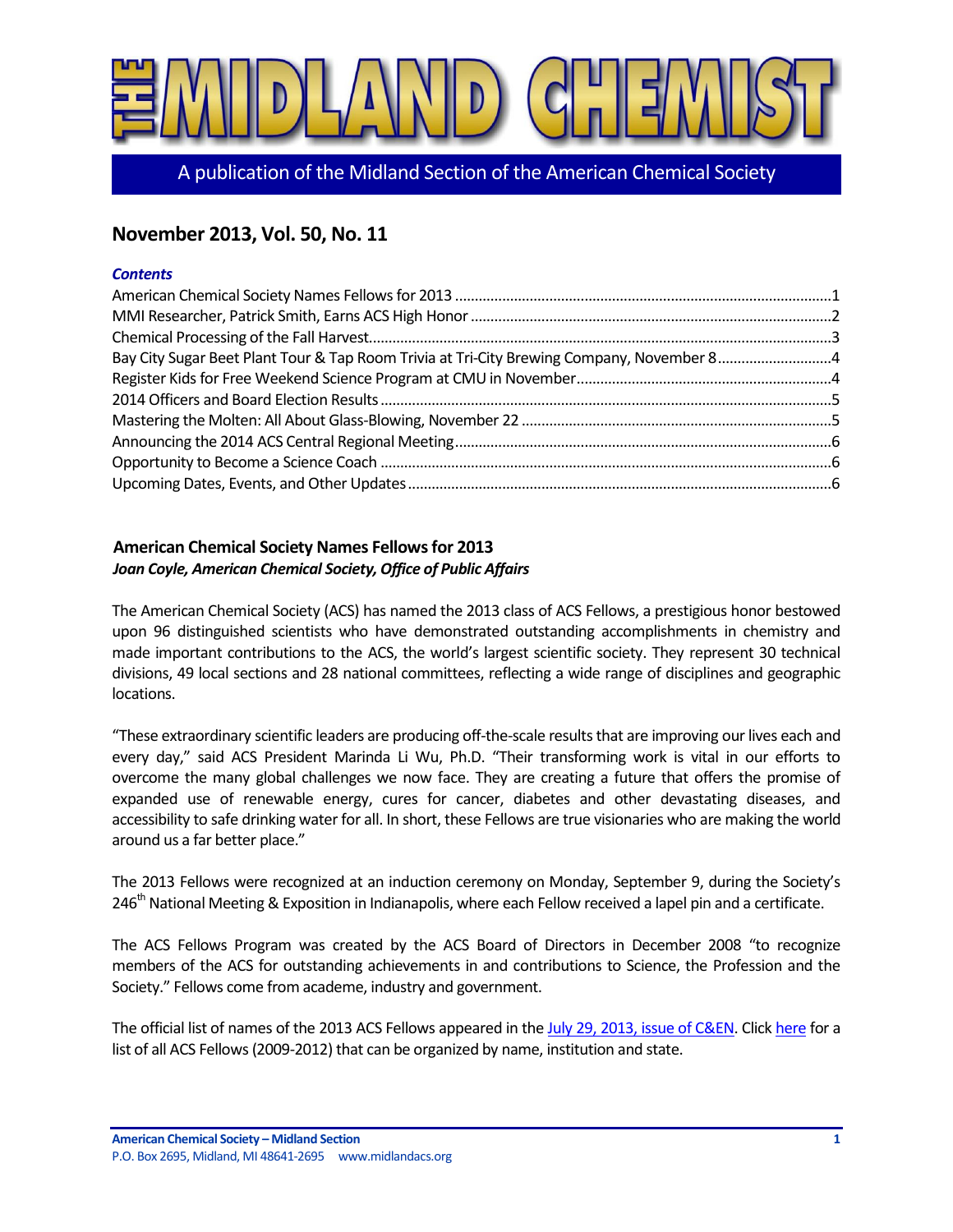*Editor's note: Midland Section ACS member, Patrick Smith, was named as one of the 96 ACS Fellows in the 2013 class of National ACS fellows. Please see the follow-up article below.*

# <span id="page-1-0"></span>**MMI Researcher, Patrick Smith, Earns ACS High Honor** *Rusty Govitz, Communications Director, Michigan Molecular Institute*

Michigan Molecular Institute Research Scientist, Patrick Smith, has garnered many accolades in a distinguished career. The recognition Smith was given recently has to be near the top of the list.

Smith was included in the 2013 class of American Chemical Society Fellows at a ceremony in September in Indianapolis. The designation of ACS Fellow puts Smith, 63, in rarified air for an organization whose membership tops 163,000 globally; less than one percent are awarded the prestigious honor, according to Midland Section ACS Chair, Wayde Konze, who nominated Smith.



"This award is very selective and highly competitive," Konze said. "These are awarded to scientists who have had extremely impactful careers, including several Nobel Laureates. Pat's contributions to many programs at Dow Chemical, MMI and others have resulted in products being commercialized, and have helped to advance several areas of science in these organizations.

"He has also been an extremely gracious and purposeful mentor, enriching the career progressions of many other scientists in his career," Konze added. "This, coupled with his strong passion and leadership in the ACS, both locally and nationally, made him a clear candidate for this award."

Smith followed a 30-plus year career at Dow with a stint at Archer Daniels Midland Company. He joined MMI in 2010 with an eye toward establishing a new initiative - the institute's biobased materials division. Smith has been MMI's lead scientist in its partnership with Micromidas, Inc., a west coast-based company that converts low-value municipal waste into higher-value chemical building blocks and plastics.

"It's an honor to join the distinguished list of ACS Fellows," Smith said. "MMI is making real strides in this growing sector of polymer chemistry, and I'm proud to represent MMI in receiving this award."

Among the other highlights in a career loaded with them, he authored the Sigma Xi Outstanding Research Publication for 1987; won the Midland Section ACS Award for Outstanding Achievement and Promotion of the Chemical Sciences in 1998; has served as Adjunct Professor at Central Michigan University since 1990; was awarded the Dow Chemical Analytical Sciences V. A. Stenger Award in 1984; and received the Dow Chemical Michigan Division Scientists Award in 1994. He has also co-edited two books on biobased materials.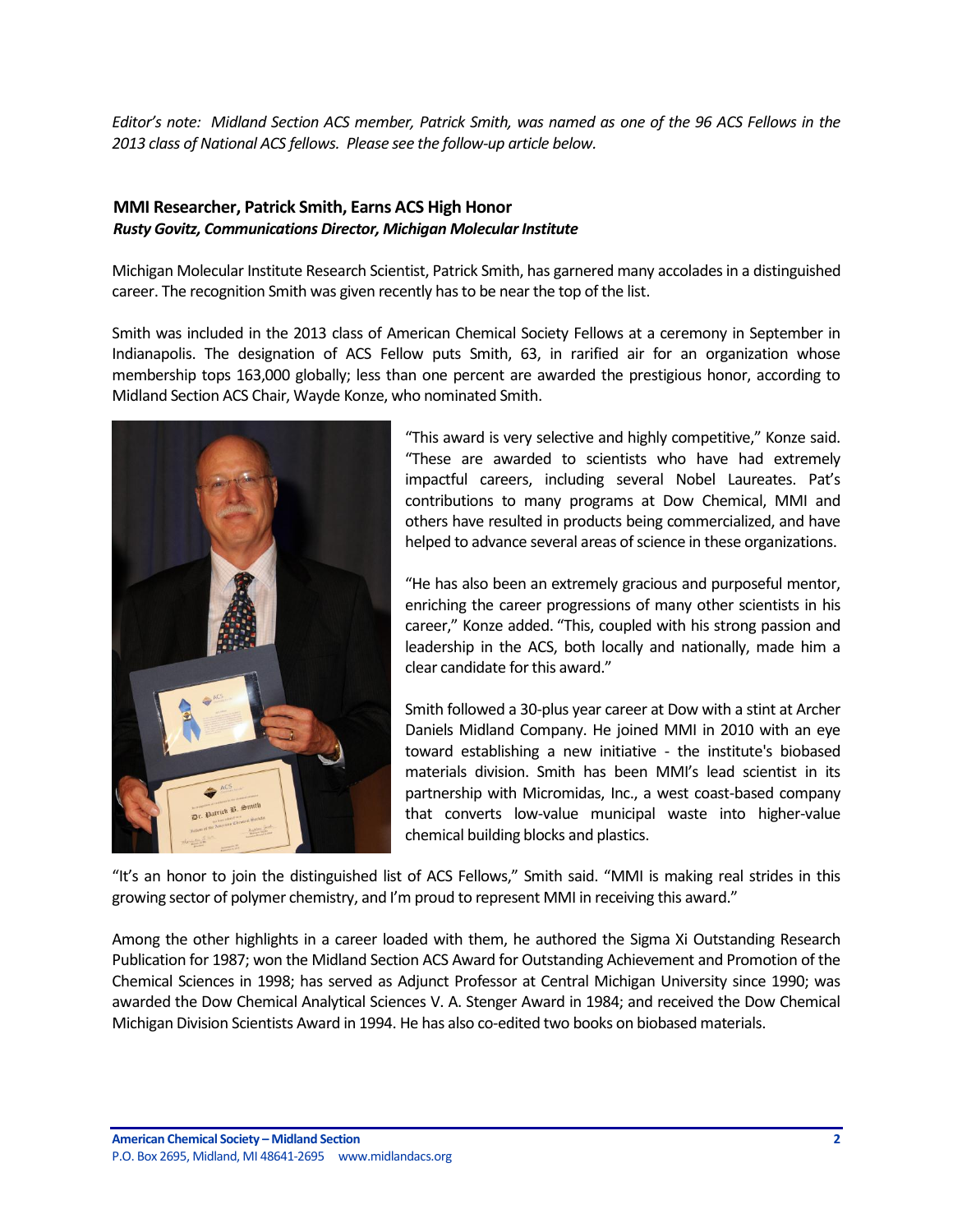# <span id="page-2-0"></span>**Chemical Processing of the Fall Harvest** *Dale LeCaptain, Advisor, CMU ACS Student Chapter*

The CMU and SVSU ACS student chapters applied for and were selected to receive a \$750 grant from the National ACS for two upcoming ACS local section events. The funded proposal for the two events sheds light on one of the largest economic sectors in Michigan – Agriculture – while engaging chemists at all levels (higher education, community college, and working professionals) in visiting and seeing some of the often overlooked places where chemists work.

The events are being coordinated by CMU, SVSU, and the Midland Section ACS Younger Chemists Committee (YCC). We are working on building the network between student chapters and the young professionals of the local section. To go one step further, we are also reaching out to Delta College for enhancing the local chemist network.

The two Fall Harvest events include:

- (1) Friday, November  $8<sup>th</sup>$  afternoon tour of the Bay City Sugar Beet Plant. Sugar beets are a significant agriculture product of the Great Lakes Bay region. There is a lot of engineering and chemistry that goes into the process of converting sugar beets to crystalline sugar. The afternoon tour (2:00 to 4:00 PM) will be followed with an opportunity to engage the chemical professionals of the area in a social event as we will be touring and taking over the tap room of the Tri-City Brewing Company (4:30 to 7:00 PM) in Bay City. A trivia competition and varied activities are planned as we partner the diverse factions in attendance, from professionals to graduate students, undergraduates, and community college students.
- (2) A Saturday afternoon fall harvest tour to Uncle John's Cider Mill in St. Johns, MI, tentatively set for Saturday, November 23<sup>rd</sup>. Apples as well as other fruits are very substantial parts of the Michigan agriculture economy. The Cider Mill tour will be followed by a tour of the Red Cedar Distillery in East Lansing (pending their reopening). Both of these businesses offer excellent opportunities to see agricultural products marketed at low end chemical processing (making and selling cider) and at high end chemical processing (manufacturing distilled spirits).

The planning, writing, and proposal submitting work for the Fall Harvest grant was done by Dale LeCaptain (Advisor, CMU ACS student chapter), Stephanie Brouet (Advisor, SVSU ACS student chapter), Heather Spinney (Chair, Midland Section ACS YCC), and Bernadette Harkness (Delta College Chemistry faculty member). The ACS student chapter Presidents, Katie Martin (CMU) and Alaina Nunn (SVSU), are gearing up for the on-theground logistics and planning. Special thanks also to the Midland Section ACS for their cost matching of portions of these two events.

Please plan to join us! Contact Dale LeCaptain a[t lecap1dj@cmich.edu](mailto:lecap1dj@cmich.edu) with questions.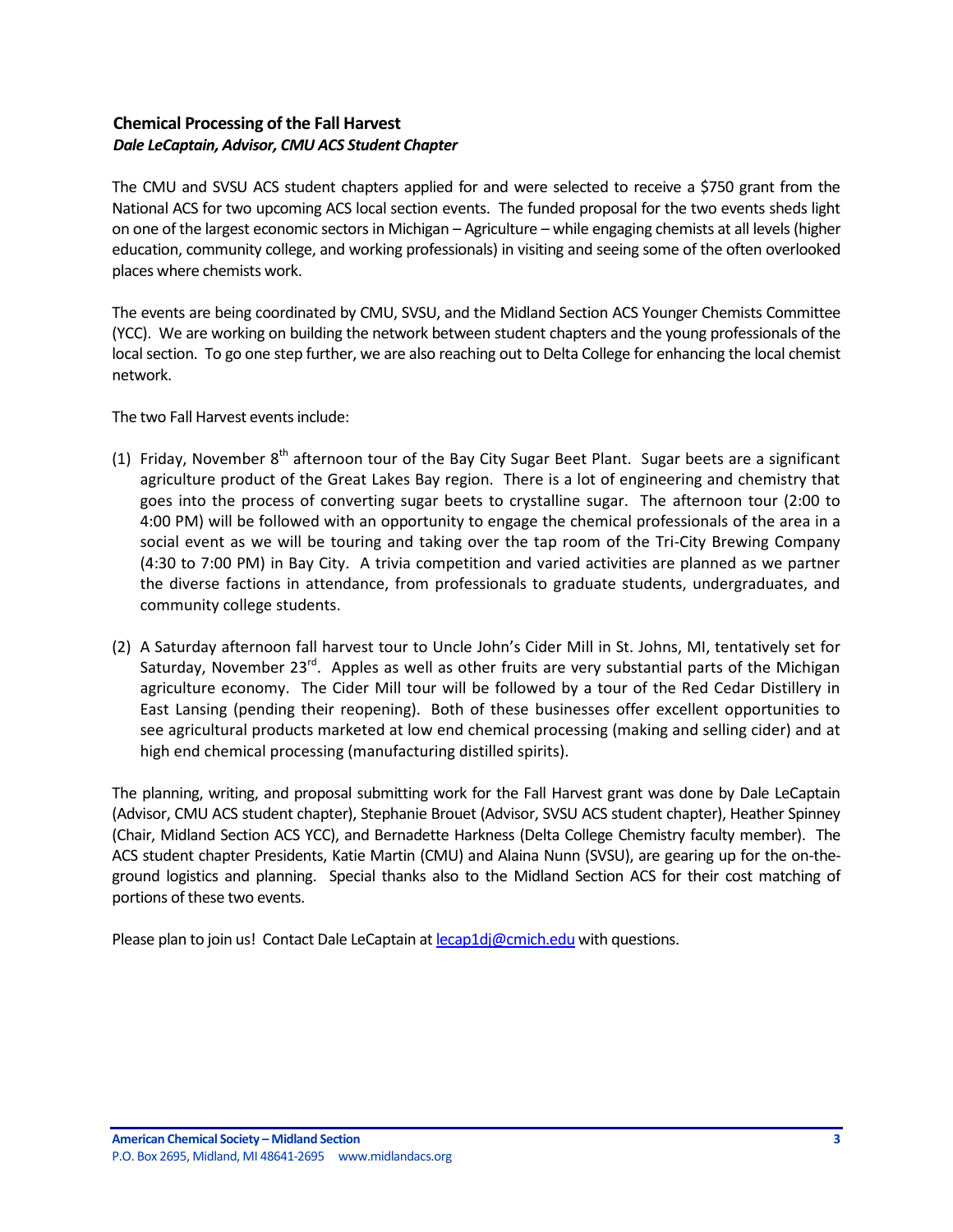# <span id="page-3-0"></span>**Bay City Sugar Beet Plant Tour & Tap Room Trivia at Tri-City Brewing Company, November 8** *Dale LeCaptain, Advisor, CMU ACS Student Chapter*

**What**: Tour the Michigan Sugar Factory and see all of the engineering and chemistry used in the process of converting sugar beets to crystalline sugar.

> Networking event and trivia competition at Tri-City Brewing Company, with FREE PIZZA.

**When**: Friday, November 8, 2013 Michigan Sugar factory tour – 2:00 to 4:00 PM (Please sign up) Tri-City Brewing tour and trivia – 4:30 to 7:00 PM (and beyond)





- **Travel**: CMU Charter bus will meet in Parking Lot 49 before 1:15 PM (behind Education Building) SVSU – Carpool from \_\_\_\_\_\_\_\_\_\_\_\_\_\_\_ (reimbursements as needed) Delta College – Carpool from \_\_\_\_\_\_\_\_\_\_\_\_\_\_\_ (reimbursements as needed)
- **Cost:** \$5 per person (All Delta College students are free)

**Trivia Contest**: Prizes from local businesses, etc. (Help needed!)

#### **Contact Information**:

CMU – Katie Martin [\(marti3mc@cmich.edu\)](mailto:marti3mc@cmich.edu), Dale LeCaptain [\(lecap1dj@cmich.edu\)](mailto:lecap1dj@cmich.edu) SVSU – Alaina Nunn [\(annunn@svsu.edu\)](mailto:annunn@svsu.edu), Stephanie Brouet [\(sbrouet@svsu.edu\)](mailto:sbrouet@svsu.edu) Delta – Bernadette Harkness [\(bernadetteharkness@delta.edu\)](mailto:bernadetteharkness@delta.edu) YCC – Heather Spinney [\(haspinney@dow.com\)](mailto:haspinney@dow.com)

**Event Sponsors**: Midland Section ACS YCC, and CMU and SVSU ACS student chapters

# <span id="page-3-1"></span>**Register Kids for Free Weekend Science Program at CMU in November** *Jason Suhr, Mid-Michigan Technician Group Chair*

Registration is now open for Weekend Science @ CMU Fall 2013, a free program where children in grades 3 through 6 collaborate with others and develop central scientific concepts and inquiry skills through engaging activities in science. This semester's dates and topics include:

- $\bullet$  Saturday, Nov. 2  $-$  The Science of Insects
- $\bullet$  Saturday, Nov. 9 The Science of Basic Electronics
- $\bullet$  Saturday, Nov. 16  $-$  The Science of Solids, Liquids and Gases
- $\bullet$  Saturday, Nov. 23  $-$  The Science of Cool

To learn more or to register, contact Kevin Cunningham a[t cunni1kd@cmich.edu](mailto:cunni1kd@cmich.edu) or 989-774-4000, ext. 3386.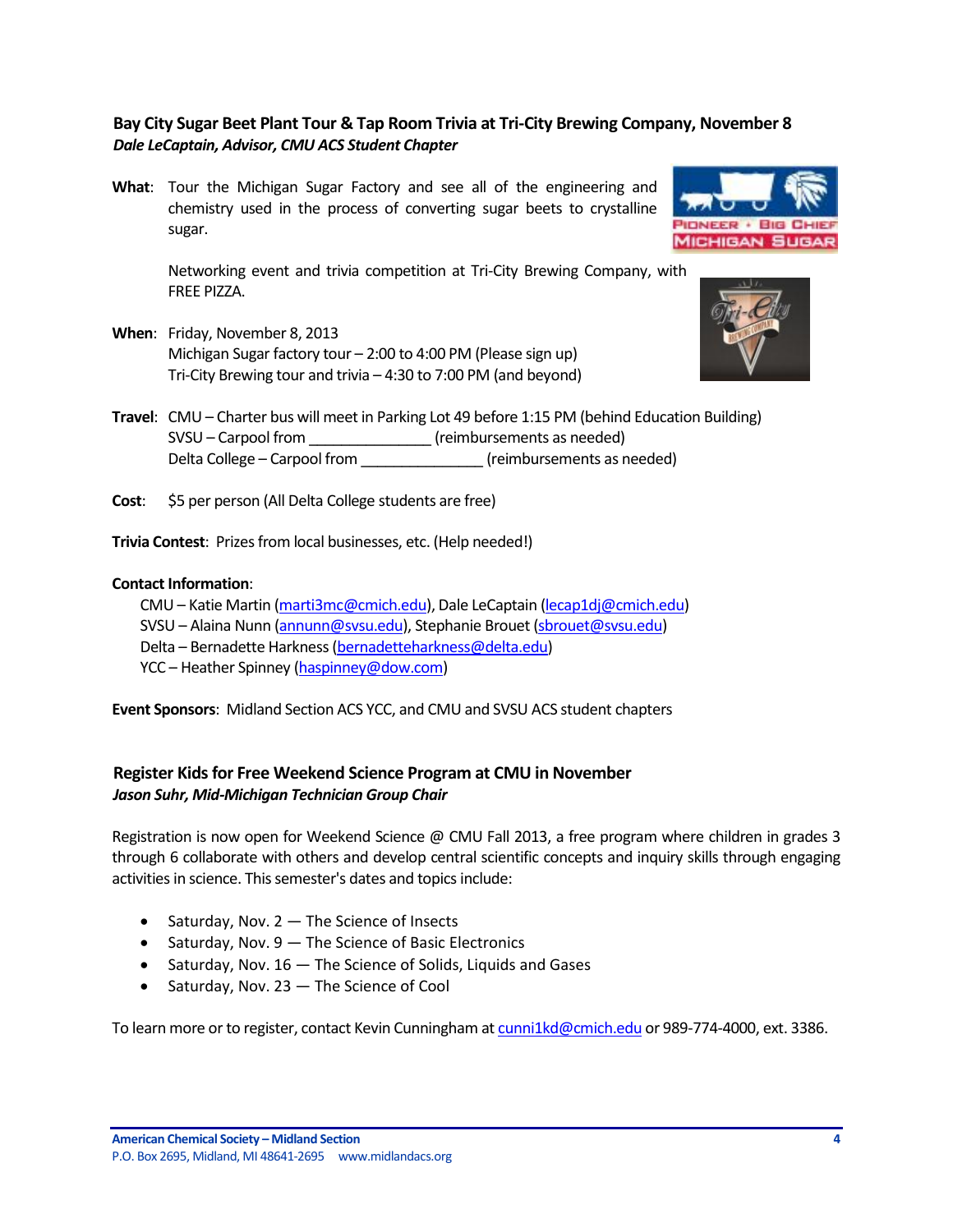# <span id="page-4-0"></span>**2014 Officers and Board Election Results** *Jaime Curtis-Fisk, Chair, Nominations & Elections Committee*

A summary of the results of this fall's election of the 2014 Officers and Board of the Midland Section of the American Chemical Society is reported below. A total of 111 valid ballots were received, representing about 16% of the eligible voters. This is a slight decrease from last year, but still demonstrated strong support by our local section to those who put the effort into running for a position on our board. Congratulations and welcome to the new 2014 Officers and Board members!

| <b>Chair-Elect:</b>                                        | Secretary:      | Treasurer:                  |
|------------------------------------------------------------|-----------------|-----------------------------|
| <b>Matt Grandbois</b>                                      | Gina Malczewski | Anatoliy (Tony) Sokolov     |
| <b>Chair, Nominations &amp; Elections:</b>                 | Councilor:      | <b>Alternate Councilor:</b> |
| Chelsea Quinn                                              | Tina Leaym      | Shawn Chen                  |
| <b>Directors</b> (3-year terms):<br><b>Wendell Dilling</b> | Steve Keinath   | Janet Smith                 |

<span id="page-4-1"></span>**Mastering the Molten: All About Glass-Blowing, November 22** *Gina Malczewski, Past Chair / Outreach*

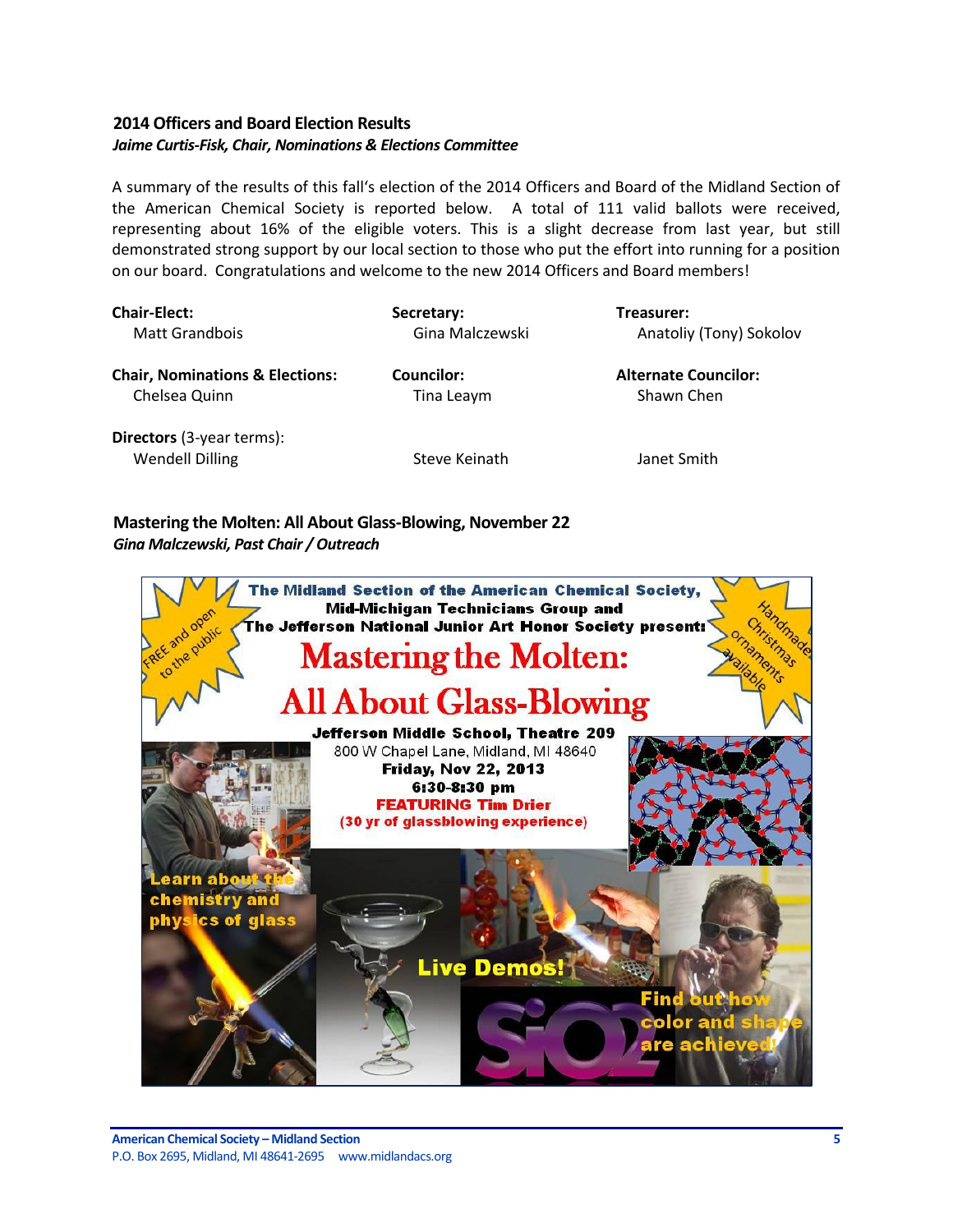<span id="page-5-0"></span>**Announcing the 2014 ACS Central Regional Meeting** *Matt Grandbois, Secretary*



# <span id="page-5-1"></span>**Opportunity to Become a Science Coach** *Eva Li, Midland Section ACS Publicity Chair*

Share your expertise and enthusiasm for science with an elementary, middle, or high school teacher in your community by becoming an ACS Science Coach. In this year-long volunteer role, you'll work directly with a classroom teacher to support science learning. Together, you and the teacher will decide how to best combine your time and talents. If approved, ACS will donate \$500 to the school to support your efforts. Find out more a[t www.acs.org/ScienceCoaches.](http://www.acs.org/ScienceCoaches)

#### <span id="page-5-2"></span>**Upcoming Dates, Events, and Other Updates**

- November 8 (2:00-4:00 PM) Michigan Sugar Company factory tour, 2600 South Euclid Avenue, Bay City. Contact Dale LeCaptain a[t lecap1dj@cmich.edu](mailto:lecap1dj@cmich.edu) to sign up and for questions.
- November 8 (4:30-7:00 PM) Tri-City Brewing Company tour and trivia competition social event, 3020 North Water Street, Bay City. Contact Dale LeCaptain at [lecap1dj@cmich.edu](mailto:lecap1dj@cmich.edu) to sign up and for questions.
- November 22 (6:30-8:30 PM) *Mastering the Molten: All About Glass-Blowing* event, Jefferson Middle School, Theatre Room 209, Midland. Contact Gina Malczewski at [reginamalczewski@gmail.com](mailto:reginamalczewski@gmail.com) with questions or for more information.